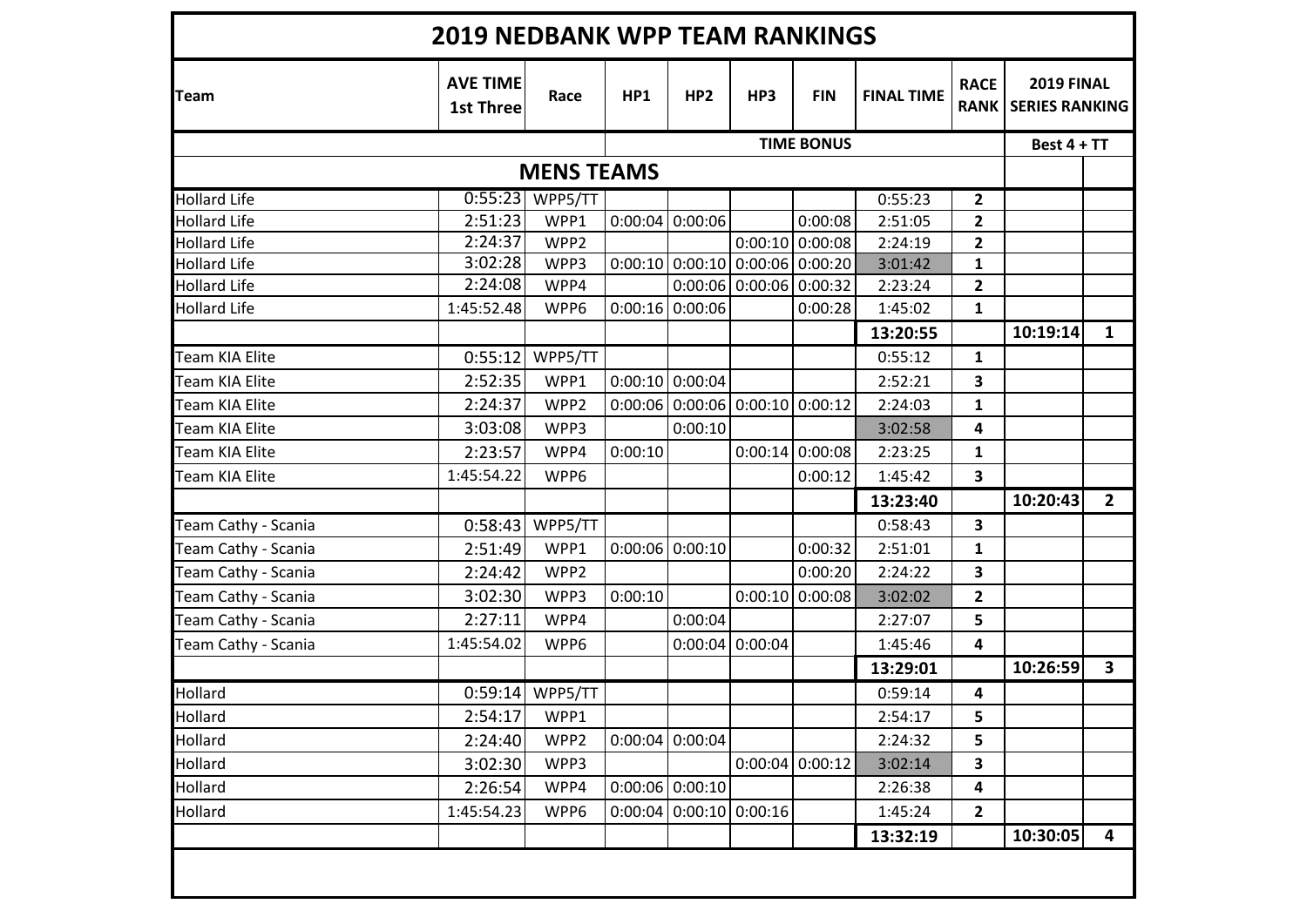| <b>Team</b>                     | <b>AVE TIME</b><br><b>1st Three</b> | Race    | HP1     | HP <sub>2</sub> | HP3 | <b>FIN</b> | <b>FINAL TIME</b> | <b>RACE</b><br><b>RANK</b> | <b>2019 FINAL</b><br><b>SERIES RANKING</b> |                         |
|---------------------------------|-------------------------------------|---------|---------|-----------------|-----|------------|-------------------|----------------------------|--------------------------------------------|-------------------------|
| <b>Food Lovers Market Men</b>   | 1:03:23                             | WPP5/TT |         |                 |     |            | 1:03:23           | 6                          |                                            |                         |
| Food Lovers Market Men          | 2:59:15                             | WPP1    |         |                 |     |            | 2:59:15           | 6                          |                                            |                         |
| Food Lovers Market Men          | 2:24:48                             | WPP2    |         |                 |     |            | 2:24:48           | 6                          |                                            |                         |
| Food Lovers Market Men          | 3:05:56                             | WPP3    |         |                 |     |            | 3:05:56           | 5                          |                                            |                         |
| <b>Food Lovers Market Men</b>   | 2:27:50                             | WPP4    |         |                 |     |            | 2:27:50           | 6                          |                                            |                         |
| Food Lovers Market Men          | 1:45:56.83                          | WPP6    |         |                 |     |            | 1:45:57           | 6                          |                                            |                         |
|                                 |                                     |         |         |                 |     |            | 13:47:09          |                            | 10:41:13                                   | 5                       |
| Lumber City Men                 | 1:00:37                             | WPP5/TT |         |                 |     |            | 1:00:37           | 5                          |                                            |                         |
| Lumber City Men                 | 2:59:59                             | WPP1    |         |                 |     |            | 2:59:59           | $\overline{\mathbf{z}}$    |                                            |                         |
| Lumber City Men                 | 2:26:43                             | WPP2    |         |                 |     |            | 2:26:43           | $\overline{\mathbf{z}}$    |                                            |                         |
| Lumber City Men                 | 3:15:13                             | WPP3    |         |                 |     |            | 3:15:13           | 6                          |                                            |                         |
| Lumber City Men                 | 2:36:43                             | WPP4    |         |                 |     |            | 2:36:43           | $\overline{\mathbf{z}}$    |                                            |                         |
| Lumber City Men                 | 1:45:55.79                          | WPP6    |         |                 |     |            | 1:45:56           | 5                          |                                            |                         |
|                                 |                                     |         |         |                 |     |            | 14:05:11          |                            | 10:49:58                                   | 6                       |
| Pupkewits Megabuild Team        | 1:09:45                             | WPP5/TT |         |                 |     |            | 1:09:45           | 8                          |                                            |                         |
| <b>Pupkewits Megabuild Team</b> | 3:18:57                             | WPP1    |         |                 |     |            | 3:18:57           | 9                          |                                            |                         |
| <b>Pupkewits Megabuild Team</b> | 2:39:30                             | WPP2    |         |                 |     |            | 2:39:30           | 8                          |                                            |                         |
| <b>Pupkewits Megabuild Team</b> | <b>DNF</b>                          | WPP3    |         |                 |     |            | <b>DNF</b>        | <b>DNF</b>                 |                                            |                         |
| Pupkewits Megabuild Team        | 2:38:51                             | WPP4    |         |                 |     |            | 2:38:51           | 8                          |                                            |                         |
| Pupkewits Megabuild Team        | 1:50:10.46                          | WPP6    |         |                 |     |            | 1:50:10           | $\overline{\mathbf{z}}$    |                                            |                         |
|                                 |                                     |         |         |                 |     |            | 11:37:14          |                            | 11:37:14                                   | $\overline{\mathbf{7}}$ |
| Legacy of love foundation       | 1:05:42                             | WPP5/TT |         |                 |     |            | 1:05:42           | $\overline{\mathbf{z}}$    |                                            |                         |
| Legacy of love foundation       | 3:14:31                             | WPP1    |         |                 |     |            | 3:14:31           | 8                          |                                            |                         |
| Legacy of love foundation       | 2:42:31                             | WPP2    |         |                 |     |            | 2:42:31           | 9                          |                                            |                         |
| Legacy of love foundation       | 3:22:04                             | WPP3    |         |                 |     |            | 3:22:04           | $\overline{\mathbf{z}}$    |                                            |                         |
| Legacy of love foundation       | 2:42:38                             | WPP4    |         |                 |     |            | 2:42:38           | 9                          |                                            |                         |
| Legacy of love foundation       | 2:00:54.24                          | WPP6    |         |                 |     |            | 2:00:54           | 8                          |                                            |                         |
|                                 |                                     |         |         |                 |     |            | 15:08:19          |                            | 11:46:15                                   | $\overline{\mathbf{8}}$ |
| <b>Team NCCS</b>                | <b>DNS</b>                          | WPP5/TT |         |                 |     |            | <b>DNS</b>        | <b>DNS</b>                 |                                            |                         |
| <b>Team NCCS</b>                | 2:53:28                             | WPP1    |         |                 |     |            | 2:53:28           | 4                          |                                            |                         |
| <b>Team NCCS</b>                | 2:24:45                             | WPP2    | 0:00:10 | 0:00:10         |     |            | 2:24:25           | 4                          |                                            |                         |
| <b>Team NCCS</b>                | <b>DNS</b>                          | WPP3    |         |                 |     |            | <b>DNS</b>        | <b>DNS</b>                 |                                            |                         |
| <b>Team NCCS</b>                | 2:25:55                             | WPP4    | 0:00:04 |                 |     |            | 2:25:51           | $\overline{\mathbf{3}}$    |                                            |                         |
| <b>Team NCCS</b>                | <b>DNS</b>                          | WPP6    |         |                 |     |            | <b>DNS</b>        | <b>DNS</b>                 |                                            |                         |
|                                 |                                     |         |         |                 |     |            | 7:43:44           |                            | <b>DNF</b>                                 | <b>DNF</b>              |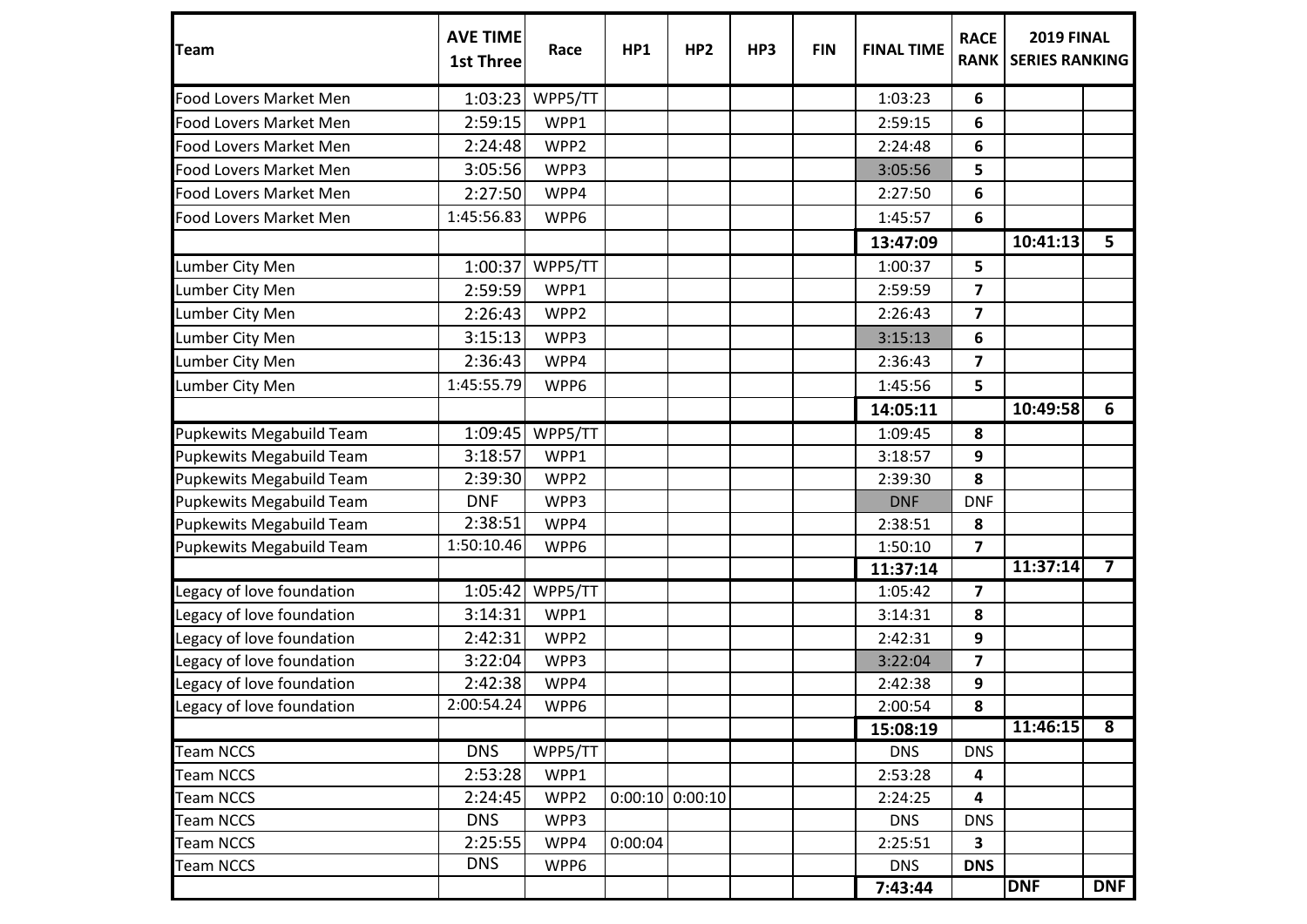| <b>Team</b>               | <b>AVE TIME</b><br><b>1st Three</b> | Race    | HP1     | HP <sub>2</sub>           | HP3                               | <b>FIN</b>  | <b>FINAL TIME</b> | <b>RACE</b><br><b>RANK</b> | <b>2019 FINAL</b><br><b>SERIES RANKING</b> |                         |
|---------------------------|-------------------------------------|---------|---------|---------------------------|-----------------------------------|-------------|-------------------|----------------------------|--------------------------------------------|-------------------------|
| <b>WOMENS TEAMS</b>       |                                     |         |         |                           |                                   |             |                   |                            |                                            |                         |
| <b>Team</b>               | <b>AVE TIME</b>                     | Race    | HP1     | HP <sub>2</sub>           | HP3                               | <b>FIN</b>  | <b>FINAL TIME</b> | <b>RACE</b>                | <b>SERIES RANK</b>                         |                         |
|                           |                                     |         |         | <b>TIME BONUS</b>         |                                   | Best 4 + TT |                   |                            |                                            |                         |
| <b>Foodlovers Market</b>  | 1:07:34                             | WPP5/TT |         |                           |                                   |             | 1:07:34           | 1                          |                                            |                         |
| <b>Foodlovers Market</b>  | 2:28:25                             | WPP1    |         | $0:00:14$ 0:00:10         |                                   | 0:00:20     | 2:27:41           | 1                          |                                            |                         |
| <b>Foodlovers Market</b>  | 2:04:00                             | WPP2    |         |                           | $0:00:16$ 0:00:16 0:00:16 0:00:20 |             | 2:02:52           | $\mathbf 1$                |                                            |                         |
| <b>Foodlovers Market</b>  | 2:26:15                             | WPP3    |         | $0:00:14$ 0:00:06         |                                   | 0:00:08     | 2:25:47           | $\overline{\mathbf{2}}$    |                                            |                         |
| <b>Foodlovers Market</b>  | 2:12:16                             | WPP4    |         | $0:00:10$ 0:00:10         |                                   | 0:00:08     | 2:11:48           | $\overline{\mathbf{2}}$    |                                            |                         |
| <b>Foodlovers Market</b>  | 1:16:01.31                          | WPP6    |         | $0:00:10$ 0:00:04         | $0:00:06$ 0:00:08                 |             | 1:15:33           | $\overline{\mathbf{2}}$    |                                            |                         |
|                           |                                     |         |         |                           |                                   |             | 11:31:16          |                            | 9:03:34                                    | $\overline{1}$          |
| <b>Lumber City</b>        | 1:08:47                             | WPP5/TT |         |                           |                                   |             | 1:08:47           | $\overline{2}$             |                                            |                         |
| <b>Lumber City</b>        | 2:32:10                             | WPP1    |         |                           |                                   |             | 2:32:10           | 3                          |                                            |                         |
| <b>Lumber City</b>        | 2:04:04                             | WPP2    |         |                           |                                   |             | 2:04:04           | 3                          |                                            |                         |
| <b>Lumber City</b>        | 2:26:13                             | WPP3    |         |                           |                                   | 0:00:12     | 2:26:01           | 3                          |                                            |                         |
| Lumber City               | 2:12:03                             | WPP4    |         | $0:00:06$ 0:00:04         |                                   |             | 2:11:53           | 3                          |                                            |                         |
| <b>Lumber City</b>        | 1:16:01.48                          | WPP6    |         |                           |                                   |             | 1:16:01           | 4                          |                                            |                         |
|                           |                                     |         |         |                           |                                   |             | 11:38:56          |                            | 9:06:46                                    | $\overline{2}$          |
| MyLife powered by Hollard | 1:11:04                             | WPP5/TT |         |                           |                                   |             | 1:11:04           | $\mathbf{3}$               |                                            |                         |
| MyLife powered by Hollard | 2:28:53                             | WPP1    |         | $0:00:06$ 0:00:04         |                                   | 0:00:12     | 2:28:31           | $\mathbf{2}$               |                                            |                         |
| MyLife powered by Hollard | 2:03:54                             | WPP2    |         | $0:00:04$ 0:00:04         |                                   | 0:00:20     | 2:03:26           | $\overline{\mathbf{2}}$    |                                            |                         |
| MyLife powered by Hollard | 2:26:25                             | WPP3    |         |                           |                                   |             | 2:26:25           | 4                          |                                            |                         |
| MyLife powered by Hollard | 2:13:17                             | WPP4    |         |                           |                                   |             | 2:13:17           | 4                          |                                            |                         |
| MyLife powered by Hollard | 1:16:02.77                          | WPP6    | 0:00:04 | 0:00:10                   | 0:00:04                           |             | 1:15:45           | 3                          |                                            |                         |
|                           |                                     |         |         |                           |                                   |             | 11:38:28          |                            | 9:09:57                                    | $\overline{\mathbf{3}}$ |
| Delush                    | 1:14:42                             | WPP5/TT |         |                           |                                   |             | 1:14:42           | 4                          |                                            |                         |
| Delush                    | 2:35:54                             | WPP1    |         | 0:00:06                   |                                   | 0:00:08     | 2:35:40           | 4                          |                                            |                         |
| Delush                    | 2:04:04                             | WPP2    |         |                           |                                   |             | 2:04:04.05        | 4                          |                                            |                         |
| Delush                    | 2:26:27                             | WPP3    |         | $0:00:06$ 0:00:10         |                                   | 0:00:20     | 2:25:51           | 1                          |                                            |                         |
| Delush                    | 2:11:38                             | WPP4    |         | $0:00:04$ 0:00:06         |                                   | 0:00:32     | 2:10:56           | $\mathbf{1}$               |                                            |                         |
| Delush                    | 1:16:01.82                          | WPP6    |         | $0:00:06$ 0:00:06 0:00:10 |                                   | 0:00:20     | 1:15:20           | $\mathbf 1$                |                                            |                         |
|                           |                                     |         |         |                           |                                   |             | 11:46:33          |                            | 9:10:53                                    | $\overline{\mathbf{4}}$ |
|                           |                                     |         |         |                           |                                   |             |                   |                            |                                            |                         |